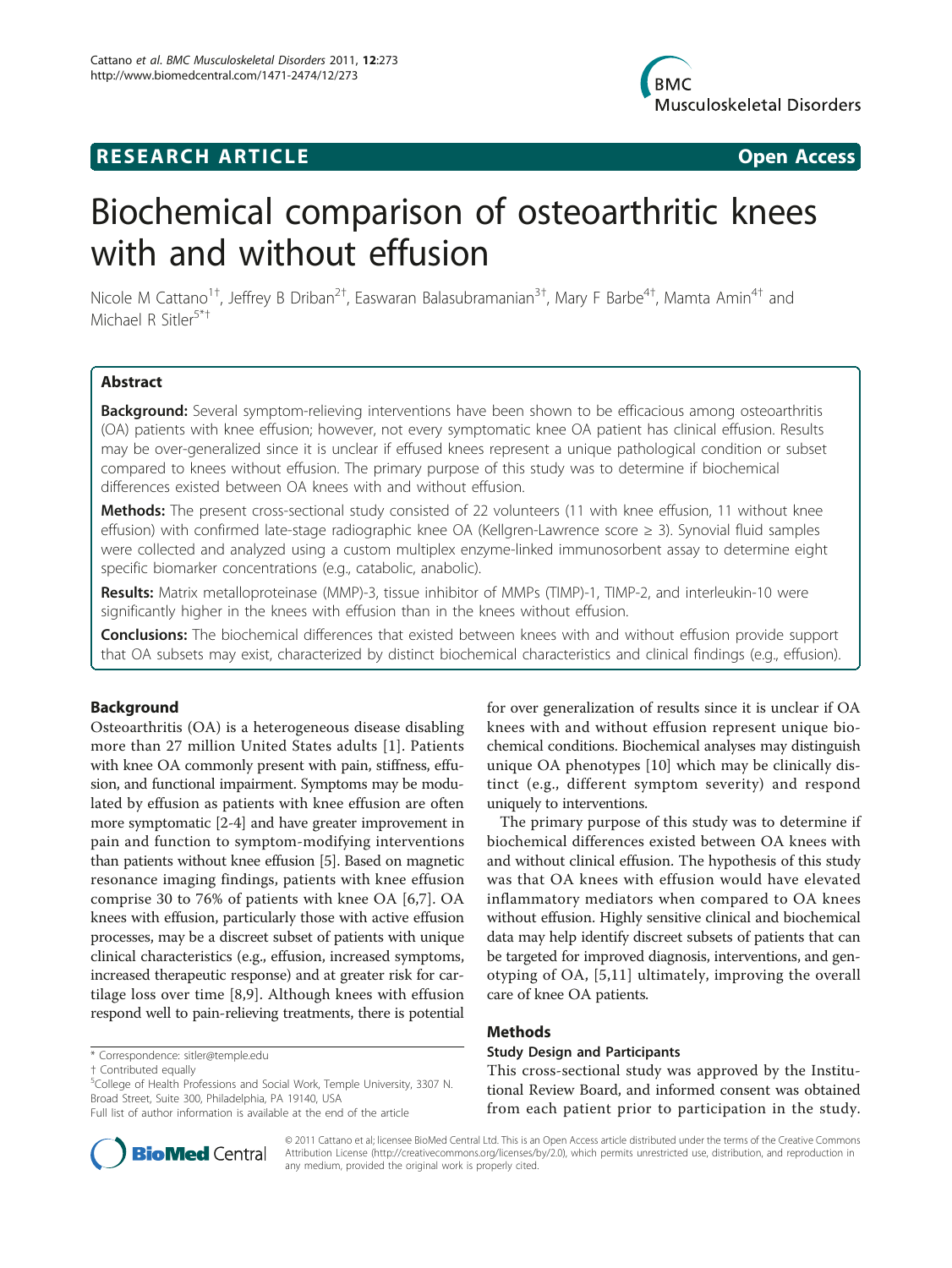Participants were a sample of convenience and recruited from November 2009 to August 2010 at an orthopedic practice with a board-certified orthopedic surgeon specializing in hip and knee arthroplasty. Twenty-two volunteers (11 knees with effusion, 11 knees without effusion) with late-stage knee OA (Kellgren-Lawrence score  $\geq$  3) [[12](#page-5-0)] participated in the study. Prior standard weight-bearing anterior-posterior radiographs with knees in full extension were used to assess OA severity utilizing the Kellgren-Lawrence score [\[13\]](#page-5-0). New radiographs were ordered and graded by the orthopedic surgeon if the participant's radiographs were taken more than 12 months prior to study inclusion. An investigator-generated medical history form was used to screen for exclusion criteria, as well as to record medication and supplement use, injury history, effusion history, and sport participation history. Patients were excluded from the study if they indicted acute knee trauma (i.e., injury, surgery) within three months of study participation, intraarticular corticosteroid knee injection within thirty days prior to study participation, or documented history of other forms of arthritis (e.g., rheumatoid, gout, pseudogout).

## Effusion Status

Effusion status was based on a clinical examination by the orthopedic surgeon, utilizing observation, palpation, a modified patellar ballottement test [[14\]](#page-5-0), and whether or not aspiration of the knee was successful. Knee with effusion was defined as a knee that felt and looked swollen, had a positive patellar ballottement test, and did not require saline injection for synovial fluid aspiration. A knee without effusion was defined as a knee that did not feel or look swollen, had a negative patellar ballottement test, and required a saline injection to successfully aspirate synovial fluid.

## Sample Acquisition, Storage, and Analysis

Upon completion of all study-related documentation and assessment, the participant's involved OA knee joint was aspirated in accordance with the orthopaedic surgeon's standard procedures. The aspiration consisted of vigorously cleaning the needle insertion site with isopropyl alcohol and using an 18 to 21 gauge 3.81 cm disposable needle with a 20 or 60  $\text{cm}^3$  syringe to aspirate the joint through the lateral suprapatellar pouch. If the knee did not have an effusion, the physician injected  $5$  to  $15 \text{ cm}^3$ of sterile saline into the knee to "washout" the synovial fluid prior to aspiration. A successful saline-assisted aspiration was defined by the recovery of fluid with the color of healthy synovial fluid. For all knees, the physician aspirated as much synovial fluid as could be drawn, which was then visually inspected to ensure that it was a healthy color. Healthy synovial fluid was successfully obtained from all 22 volunteers, and no samples were excluded based on signs of blood, turbidity, or sepsis.

## Synovial Fluid Analysis

A portion (1.0 to 2.0 cc) of the aspirated synovial fluid was placed in a cryovial and stored in a -80°C freezer until all of the samples were collected. Once all synovial fluid samples were collected, they were shipped to Aushon Biosystems Laboratory (Billerica, MA) without centrifuging for analysis. Knee synovial fluid biomarker concentrations were analyzed with a custom human SearchLight Proteome Multiplex Protein Array. The custom array is a quantitative multiplexed sandwich enzyme-linked immunosorbent assay, containing eight different antibodies. The study focused on eight specific biomarkers, which were categorized as follows: (1) protective or anabolic-associated biomarkers (i.e., interleukin [IL]-10, IL-13, tissue inhibitor of matrix metalloproteinase [TIMP]-1, TIMP-2, and osteoprotegerin [OPG]), (2) anabolic biomarker associated with cartilage ossification and neovascularization (i.e., vascular endothelial growth factor [VEGF]), (3) catabolic-associated biomarker (i.e., matrix metalloproteinase [MMP]-3), and (4) pro-inflammatory associated biomarker (i.e., IL-1 $\beta$ ). All of these biomarkers have been reported to be altered in the synovial fluid of OA joints in comparison to healthy, non-OA knees [[10](#page-5-0),[15](#page-5-0)]; however, no distinction was made between OA knees with and without effusion in these previous studies.

Concentrations of each biomarker were analyzed in duplicate and then averaged. In order to take into account the injection of saline into the non-effused knees, cytokine data were normalized to the total protein content of each sample, which was determined by a bicinchoninic acid assay (ThermoScientific, Chicago, IL). Normalization of the data allowed for comparison between the two groups, as knees without effusion required saline-assisted aspirations that diluted an unknown amount of synovial fluid, which was not the case for the knees with effusion.

Validity of the SearchLight proteome assays has been established through the spiked recovery rates for the 8 biomarkers analyzed, which ranged from 62 to 134% (mean recovery ranges from 76 to 114%). Sensitivity and intra-assay coefficient of variation measures for the eight biomarkers analyzed were: IL- 10 (sensitivity = 0.8 pg/ mL, intra-assay coefficient of variation = 6.7%), IL-13  $(sensitivity = 0.4 pg/mL, intra-assay coefficient of varia$ tion = 8.1%), TIMP-1 (sensitivity =  $9.8 \text{ pg/mL}$ , intra-assay coefficient of variation =  $13.8\%$ ), TIMP-2 (sensitivity = 9.8 pg/mL, intra-assay coefficient of variation =  $8.4\%$ ),  $OPG$  (sensitivity = 0.4 pg/mL, intra-assay coefficient of variation = 8.9%), VEGF (sensitivity = 9.8 pg/mL,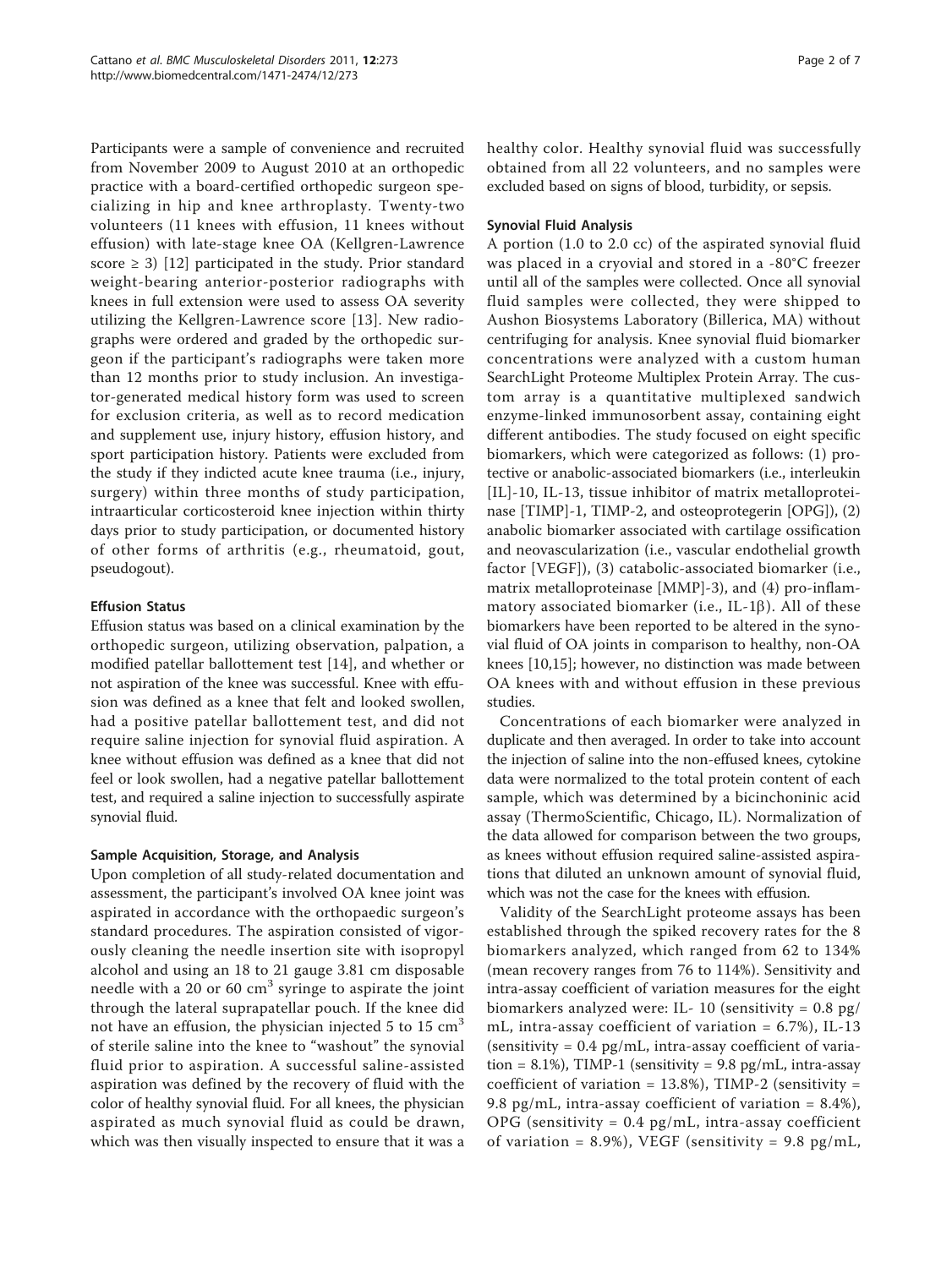intra-assay coefficient of variation  $= 4.8\%$ ), MMP-3  $(sensitivity = 19.6 pg/mL, intra-assay coefficient of varia$ tion = 8.9%), and IL-1 $\beta$  (sensitivity = 0.4 pg/mL, intraassay coefficient of variation = 8.2%).

#### Statistical Analyses

Data were analyzed using descriptive and inferential statistics with SPSS for Windows Version 18.0 (SPSS Inc., Chicago, IL) and GraphPad Prism (GraphPad Software, Inc., La Jolla, CA) statistical programs. Data were evaluated for normal distributions by evaluating for skewness and kurtosis. Because synovial fluid biomarker concentrations were not normally distributed, Mann Whitney U tests were used to determine if significant differences existed between the median values of two groups. A two-way analysis of variance was used to determine if differences in anti-inflammatory medication use affected biomarker results. The alpha level ( $p \leq 0.05$ ) was adjusted with Bonferroni corrections for the 8 biomarker comparisons ( $p \leq 0.006$ ).

## Results

#### Participant characteristics

Osteoarthritis (OA) was confirmed in each group radiographically; Kellgren-Lawrence scores are reported in

|  |  |  | Table 1 Patient characteristics and medication use |  |  |  |
|--|--|--|----------------------------------------------------|--|--|--|
|--|--|--|----------------------------------------------------|--|--|--|

Table 1. The knees with effusion group consisted of 6 females and 5 males (mean age of  $66.1 \pm 9.4$  years and mean body mass index of  $33.61 \pm 6.40$  kg/m<sup>2</sup>; nine with Kellgren-Lawrence scores of 3 and two with Kellgren-Lawrence scores of 4). The knees without effusion group consisted of 7 females and 4 males (mean age of 62.9  $\pm$  5.3 years and mean body mass index of 34.26  $\pm$ 7.68  $\text{kg/m}^2$ ; nine with Kellgren-Lawrence scores of 3 and two with Kellgren-Lawrence scores of 4). Age and body mass index were not significantly different between the two groups. Three participants in the knees without effusion group self-reported no history of knee swelling. The remaining eight participants in the knees without effusion group were currently having knee discomfort and were not currently effused however, each reported a history of knee swelling. The knees with effusion group had 10 of 11 participants and the knees without effusion group had 8 of 11 participants taking an anti-inflammatory medicine for management of their OA symptoms (Table 1).

## Biochemical distinction of knees with and without effusion

Median and confidence intervals for synovial fluid concentrations are presented in Table [2](#page-3-0). The knees with

| Participant       | Gender | <b>KL</b> Grade | Age | <b>BMI</b> | <b>NSAID</b> | <b>Medication</b>        |  |
|-------------------|--------|-----------------|-----|------------|--------------|--------------------------|--|
| Effusion group    |        |                 |     |            |              |                          |  |
|                   | Male   | 3               | 62  | 49.61      | <b>No</b>    | None                     |  |
| $\overline{2}$    | Female | $\overline{4}$  | 67  | 34.64      | <b>No</b>    | Acetaminophen, calcium   |  |
| 3                 | Female | 3               | 59  | 40.02      | Yes          | Ibuprofen                |  |
| 4                 | Female | 3               | 55  | 30.73      | Yes          | Naproxen                 |  |
| 5                 | Female | 3               | 64  | 34.92      | Yes          | Ibuprofen                |  |
| 6                 | Female | 3               | 56  | 28.79      | Yes          | Ibuprofen                |  |
| 7                 | Male   | 3               | 74  | 28.95      | Yes          | Ibuprofen, Acetaminophen |  |
| 8                 | Male   | 3               | 85  | 28.25      | Yes          | Naproxen                 |  |
| 9                 | Female | 3               | 77  | 30.47      | Yes          | Ibuprofen                |  |
| 10                | Male   | $\overline{4}$  | 68  | 29.33      | Yes          | Ibuprofen                |  |
| 11                | Male   | 3               | 60  | 34.02      | Yes          | Naproxen, Glucosamine    |  |
| No effusion group |        |                 |     |            |              |                          |  |
| 12                | Female | 3               | 65  | 36.07      | No           | Acetaminophen            |  |
| 13                | Male   | 3               | 69  | 35.05      | <b>No</b>    | Acetaminophen, Calcium   |  |
| 14                | Male   | $\overline{4}$  | 66  | 41.23      | <b>No</b>    | Acetaminophen            |  |
| 15                | Female | 3               | 56  | 31.06      | <b>No</b>    | Acetaminophen            |  |
| 16                | Female | 3               | 70  | 31.65      | Yes          | Naproxen                 |  |
| 17                | Female | 3               | 69  | 23.61      | Yes          | Chondroitin, Ibuprofen   |  |
| 18                | Male   | 3               | 64  | 33.54      | Yes          | Ibuprofen                |  |
| 19                | Male   | 3               | 59  | 29.11      | Yes          | Ibuprofen                |  |
| 20                | Female | 3               | 59  | 39.14      | Yes          | Naproxen                 |  |
| 21                | Female | $\overline{4}$  | 57  | 50.95      | Yes          | Ibuprofen                |  |
| 22                | Female | 3               | 58  | 25.46      | Yes          | Acetaminophen, Ibuprofen |  |

Note: KL = Kellgren Lawrence, BMI = Body Mass Index, NSAID = Nonsteroidal Anti-inflammatory Drug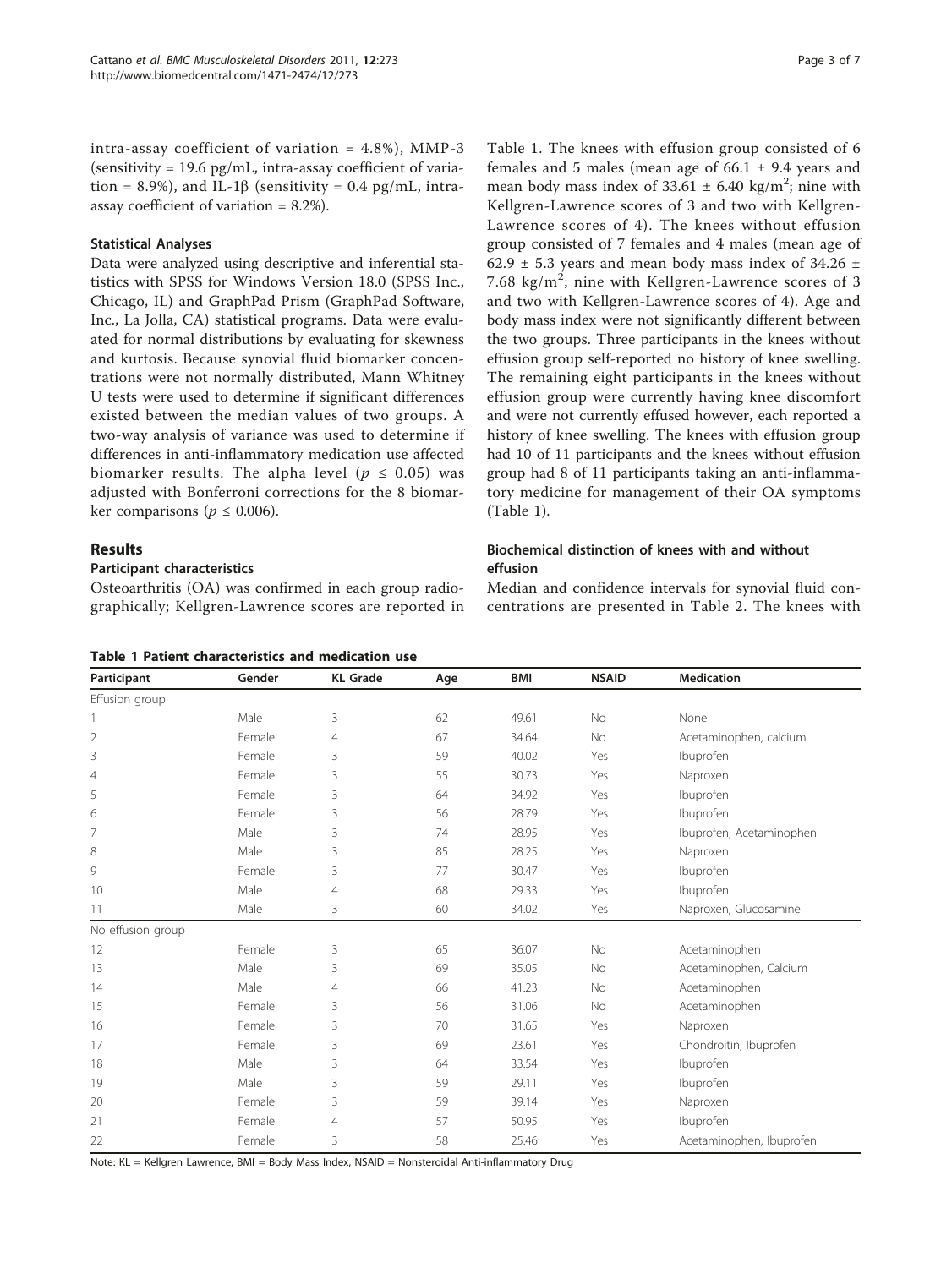|                  | Non-Effused $(n = 11)$               | Effused $(n = 11)$                     |            |          |  |
|------------------|--------------------------------------|----------------------------------------|------------|----------|--|
| <b>Biomarker</b> | Median (95% CI)                      | Median (95% CI)                        | p value    | r        |  |
| $IL-1\beta$      | 0.000009<br>$(0.000003 - 0.000023)$  | 0.000012<br>$(0.000006 - 0.000020)$    | 0.714      | $-0.078$ |  |
| $   -10$         | 0.000017<br>$(0.000007 - 0.000039)$  | 0.000054<br>$(0.000037 - 0.000184)$    | $0.003*$   | $-0.625$ |  |
| $   -13$         | 0.000057<br>$(0.000038 - 0.000173)$  | 0.000047<br>$(0.000034 - 0.000087)$    | 0.670      | $-0.091$ |  |
| TIMP-1           | 0.519388<br>$(0.000000 - 13.457844)$ | 52.008696<br>$(38.851239 - 80.618044)$ | $< 0.001*$ | $-0.791$ |  |
| TIMP-2           | 0.340405<br>$(0.000000 - 2.521999)$  | 4.471101<br>$(3.758427 - 5.662756)$    | $0.002*$   | $-0.665$ |  |
| MMP-3            | 0.130385<br>$(0.000000 - 6.931912)$  | 81.236149<br>$(0.000000 - 334.057639)$ | $< 0.001*$ | $-0.819$ |  |
| <b>OPG</b>       | 0.000148<br>$(0.000045 - 0.000281)$  | 0.000104<br>$(0.000116 - 0.000447)$    | 0.224      | $-0.259$ |  |
| <b>VEGF</b>      | 0.001912<br>$(0.000000 - 0.020470)$  | 0.019389<br>$(0.011830 - 0.033989)$    | 0.013      | $-0.515$ |  |

<span id="page-3-0"></span>Table 2 Synovial fluid biomarker concentrations (pg/μg of total protein) of osteoarthritic knees with and without effusion

Note: CI = confidence interval, r = effect size, IL = interleukin, TIMP = tissue inhibitor of metalloproteinase, MMP = matrix metalloproteinase, OPG = osteoprotegerin, and VEGF = vascular endothelial growth factor. \*  $p \le 0.006$  was considered significant.

effusion group had significantly higher IL-10 (217%), TIMP-1 (9913%), and TIMP-2 (1213%) median concentrations (protective biomarkers) than the knees without effusion group. The knees with effusion group also had significantly higher median MMP-3 concentrations (62204%; catabolic biomarker) than the knees without effusion group. No other synovial fluid biomarker concentrations were statistically different. No significant interaction ( $p = 0.322$ ) was found between anti-inflammatory medication use and biomarker results when a two-way analysis of variance was conducted.

## Discussion

OA knees with effusion were biochemically distinct from OA knees without effusion, providing support for the hypothesis that effusion status may define an OA phenotype [[11\]](#page-5-0). OA knees with effusion had elevated levels of protective biomarkers (IL-10, TIMP-1, TIMP-2) and the catabolic-associated biomarker MMP-3 compared to knees without effusion. The current study is the first to compare the biochemical profiles between OA knees with and without effusion.

Three of the elevated biomarkers (TIMP-1, TIMP-2, and MMP-3) in the OA knees with effusion group are directly involved in the regulation of articular cartilage extracellular matrix turnover [\[16,17](#page-5-0)]. MMP-3 is elevated in nearly all diarthrodial joint OA tissues [[18\]](#page-5-0). MMP-3 promotes proteoglycan breakdown and is expressed in a stage-dependent manner: elevated higher in early-stage OA than in late-stage OA [[18](#page-5-0)]. TIMP-1 and TIMP-2, inhibitors of MMPs, have also been reported to be elevated in knee OA [[16](#page-5-0)]. The increase in protective biomarkers may represent a failing attempt to restore homeostasis as the joint degenerates [[19](#page-5-0)]. The current study controlled for stage-dependent biochemical changes by analyzing late-stage OA only (Kellgren-Lawrence score  $\geq$  3). The findings of the current study suggest that the OA knees with effusion had greater extracellular matrix turnover than the knees without effusion group, at least at the time of synovial fluid collection. The detected changes are indicative of active cellular processes at the time of fluid collection since eight of the eleven participants in the knees without effusion group had prior history of knee effusion and biomarkers have short life spans. However, it remains unclear if the increased extracellular matrix turnover caused the effusion or if the presence of effusion lead to increased extracellular matrix turnover. Future studies should focus longitudinally on effusion status, biochemical changes, and the progression of changes in function and structure to determine causality.

Anabolic and protective activity increases when there is structural damage to the articular cartilage (e.g., macrotrauma, microtrauma) in an attempt to repair damaged articular cartilage [[20](#page-5-0)]. Collagen synthesis increases significantly in late-stage OA but is insufficient to promote recovery [[21](#page-5-0)]. The elevated protective biomarkers (i.e., IL-10, TIMP-1, TIMP-2), as well as the increase in MMP-3, in the knees with effusion group may suggest that these knees were in a more active degenerative state compared to the knees without effusion group. In a limited sample of knees ( $n = 20$ ) with minimal baseline cartilage damage, the presence of synovitis or effusion led to a trend for increased odds of rapid cartilage loss [\[8,9](#page-5-0)]. The knees with effusion group may represent a unique subset of OA but more research is needed to further define the subset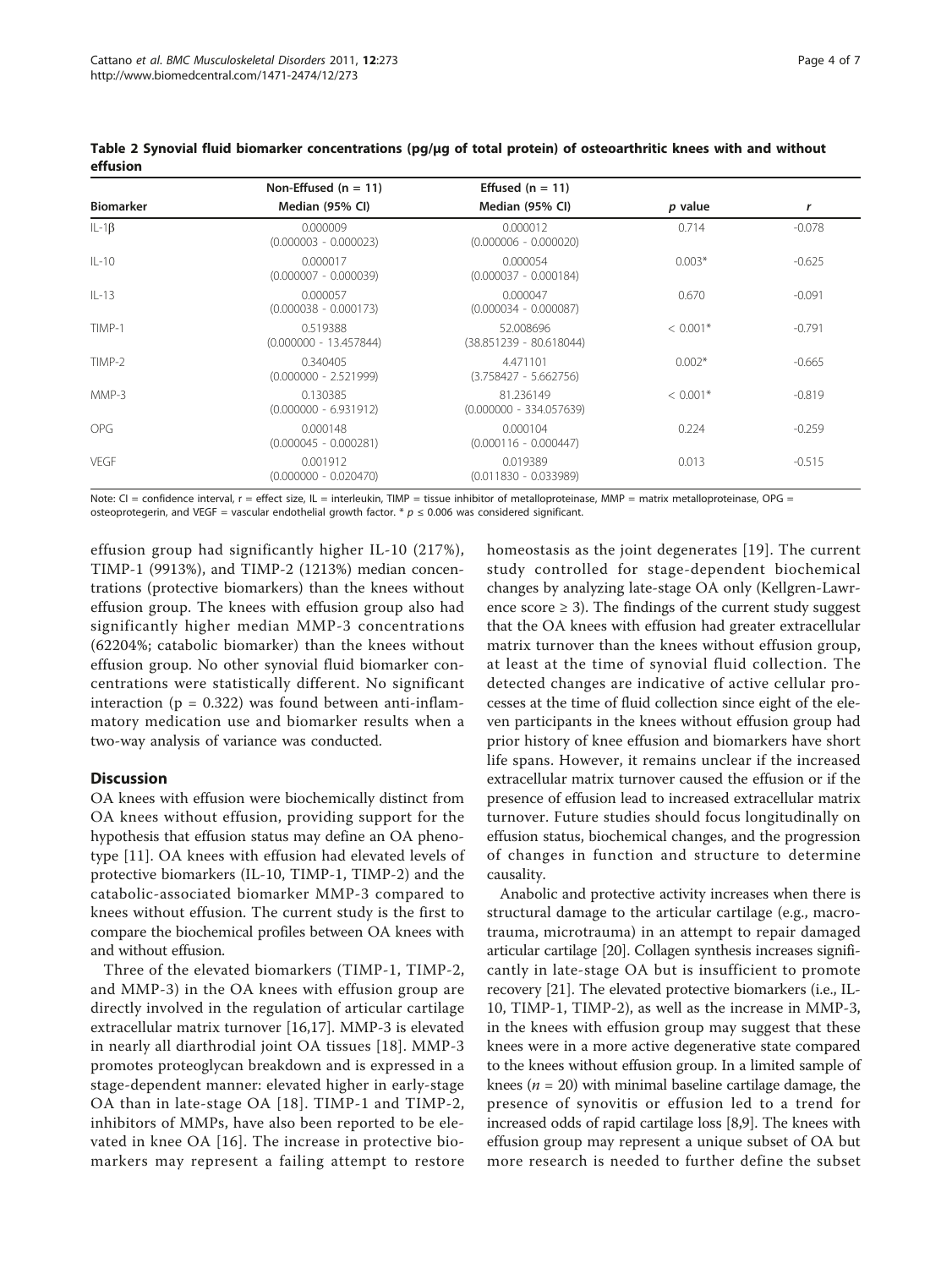characteristics (e.g., rate of disease progression). Additionally, further studies on biomarkers specific to collagen turnover may help to validate that knees with effusion may be an OA subset that are in a more active cartilage degenerative state than knees without effusion.

Joint effusion is associated not only with cartilage turnover but also with synovitis. The use of imaging along with biomarkers could help to determine the level of effusion associated with synovitis. Synovitis is common in OA and not just to the end stage of the disease process, as some degree of synovitis is present in early OA as well [[22\]](#page-5-0). A total of 57% of knees with synovitis are associated with elevated concentrations of the inflammatory biomarker serum C-reactive protein [[23](#page-5-0)]. The presence of synovitis does not always result in an increase in inflammatory mediators. The OA knee without effusion could also be generating inflammatory mediators. Based on the current study, it is likely that synovitis with elevated inflammation does not vary between groups, although IL-10 was elevated in the knees with effusion group compared to the knees without effusion group. It is unclear which biochemical mediators stimulate IL-10, as IL-10 is elevated in OA joints and associated with chondroprotective as well as anti-inflammatory roles. In the temporomandibular joint, a biochemical comparison of joints with and without effusion demonstrated significant differences in the concentrations of soluble cytokine receptors but IL-1 receptor antagonist was not statistically different [\[24\]](#page-5-0). The implications to the knee are yet to be determined, as it is unknown if differences exist between different synovial joints.

In the current study, medication and supplement use were controlled for by having patients self-report their use and then analyzing if there were any significant biochemical differences due to that use. Despite the disparity in anti-inflammatory use between the two groups, none of the inflammatory markers were statistically different between groups. Accordingly, anti-inflammatory medication use had no overall effect on biomarker concentrations. Patients may need to consume anti-inflammatory medication regularly for the medications to influence biomarker concentrations. It is plausible that anti-inflammatory medication use did not affect biomarker concentrations because they were not consumed consistently, but the study questionnaires were not designed to confirm consistent medication use. Future research should be conducted on patients using a broad range of inflammatory mediators and more detailed medication use data to determine the extent that medication use effects biochemical differences in knees with and without effusion.

The heterogeneity of OA is hindering progress in developing new interventions and determining the effectiveness of existing interventions for OA. The concept of phenotyping subsets of OA patients has begun to gain momentum [[11,25](#page-5-0),[26\]](#page-6-0), but which phenotypes are clinically relevant remains unclear. More research is needed to explore the biochemical differences between an interaction of effusion status and symptoms (e.g., moderate-high symptoms with effusion, low symptoms with effusion, low symptoms with non-effusion). This may permit regression modeling to determine the association between clinical variables (e.g., quantification of effusion, symptoms, and biochemical mediators) and the development of individualized scores (continuous gradient model), taking one step forward in stratifying subsets/phenotypes [[11\]](#page-5-0).

OA stratifications may be dependent on stable variables (e.g., mechanism of onset, genetic risk factors, involved joints), transient variables (e.g., effusion), or their interaction. Effusion status is commonly conceptualized as a transient stratification; however, there may be a stable stratification based on the history of knee effusion (e.g., no history of knee effusion, history of knee effusion). In the current study, three participants within the knees without effusion group had no self-reported history of effusion. These participants trended to having lower biomarker concentrations than the other eight participants within the knees without effusion group who self-reported a history of effusion. The three participants with no self-reported history of effusion were also three of the five knees with the lowest concentrations of TIMP-1, TIMP-2, MMP-3, and VEGF. Based on these findings, further research should be conducted to determine if history of effusion could possibly be used to determine stable stratifications or phenotypes of OA. This may have implications when assessing the effectiveness of interventions through clinical trials. Each biochemical subset (stable or transient) may respond differently to interventions. Future research should focus on the effects of interventions on the biochemical level in an effort to improve the overall clinical care of OA.

This study was limited by the cross-sectional design and the relatively small sample size. Future studies would be strengthened by increasing the sample size, as well as longitudinally following the patients. Furthermore, the lack of imaging modalities (e.g., magnetic resonance imaging, ultrasound) to objectively measure effusion and synovitis levels limits the generalizability of the results. Even with these limitations this study detected biochemical differences between knees with and without effusion that warrants further research.

## Conclusions

The biochemical differences that existed between knees with and without effusion provide preliminary data based on a relatively small sample size to support that OA subsets may exist, characterized by distinct biochemical characteristics and clinical findings (e.g., effusion). These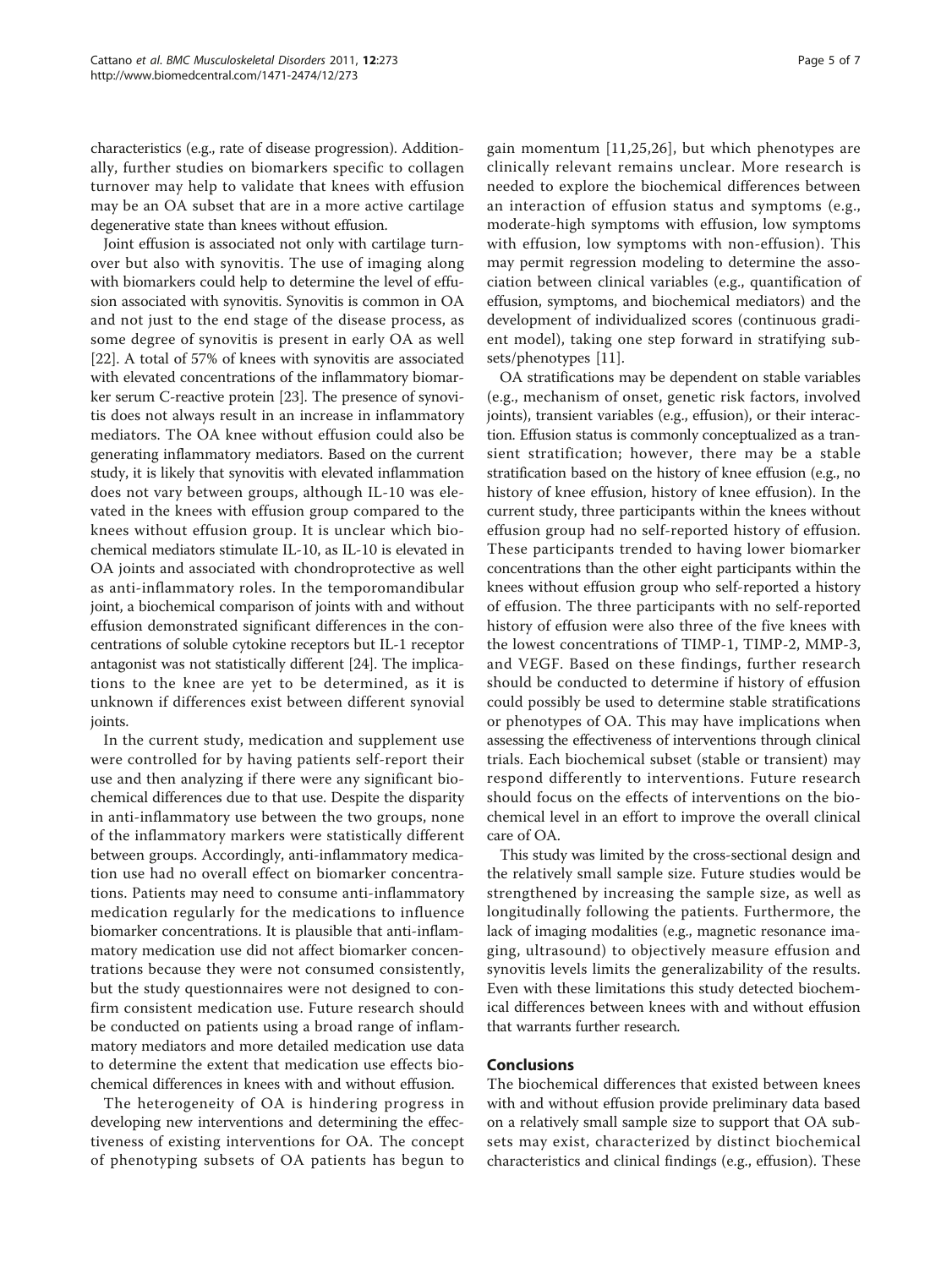<span id="page-5-0"></span>current data suggest that this area of research warrants more attention in the future. Larger cohort studies should be conducted to verify this finding. Presumably, the biochemical distinction suggests that OA knees with effusion may need to be managed differently than OA knees without effusion.

## Lists of abbreviations

OA: osteoarthritis; MMP: matrix metalloproteinase; TIMP: tissue inhibitor of MMPs; IL: interleukin; OPG: osteoprotegerin; VEGF: vascular endothelial growth factor.

## Acknowledgements

This research was funded and supported by West Chester University Faculty Development Grant to NMC for supplies and sample analyses.

#### Author details

<sup>1</sup>Department of Sports Medicine, West Chester University of Pennsylvania, 855 S. New Street, 313 Sturzebecker HSC, West Chester, PA 19383, USA. 2 Division of Rheumatology, Tufts Medical Center, 800 Washington Street, Box 406, Boston, MA, 02111, USA. <sup>3</sup>Department of Orthopaedic Surgery and Sports Medicine, Temple University, 3509 N. Broad Street, 5<sup>th</sup> Floor Boyer Pavilion, Philadelphia, PA 19140, USA. <sup>4</sup>Department of Anatomy and Cell Biology, Temple University School of Medicine, 3500 N. Broad Street, Philadelphia, PA 19140, USA. <sup>5</sup>College of Health Professions and Social Work, Temple University, 3307 N. Broad Street, Suite 300, Philadelphia, PA 19140, USA.

#### Authors' contributions

All authors read and approved the final manuscript. NMC participated in the design of the study, obtained funding, performed data collection, analyses, and drafted the manuscript. JBD conceived and designed the study, helped with data interpretation, and critical revision of the manuscript for important intellectual content. EB participated in the design of the study, performed aspirations, and diagnosed radiographs. MFB participated in the design of the study, helped with data interpretation, and critical revision of the manuscript for important intellectual content. MA performed analyses for protein normalization and sample shipping. MRS participated in the design of the study, helped with data interpretation, and critical revision of the manuscript for important intellectual content.

#### Competing interests

The authors declare that they have no competing interests.

Received: 17 May 2011 Accepted: 28 November 2011 Published: 28 November 2011

#### References

- 1. Lawrence RC, Felson DT, Helmick CG, Arnold LM, Choi H, Deyo RA, Gabriel S, Hirsch R, Hochberg MC, Hunder GG, et al: [Estimates of the](http://www.ncbi.nlm.nih.gov/pubmed/22128080?dopt=Abstract) [prevalence of arthritis and other rheumatic conditions in the United](http://www.ncbi.nlm.nih.gov/pubmed/22128080?dopt=Abstract) [States: Part II.](http://www.ncbi.nlm.nih.gov/pubmed/22128080?dopt=Abstract) Arthritis & Rheumatism 2008, 58:26-35.
- 2. de Miguel Mendieta E, Cobo Ibanez T, Uson Jaeger J, Bonilla Herman G, Martin Mola E: [Clinical and ultrasonographic findings related to knee](http://www.ncbi.nlm.nih.gov/pubmed/16735196?dopt=Abstract) [pain in osteoarthritis.](http://www.ncbi.nlm.nih.gov/pubmed/16735196?dopt=Abstract) Osteoarthritis And Cartilage 2006, 14:540-544.
- 3. Yusuf E, Kortekaas MC, Watt I, Huizinga TW, Kloppenburg M: [Do knee](http://www.ncbi.nlm.nih.gov/pubmed/20829200?dopt=Abstract) [abnormalities visualised on MRI explain knee pain in knee osteoarthritis?](http://www.ncbi.nlm.nih.gov/pubmed/20829200?dopt=Abstract) [A systematic review.](http://www.ncbi.nlm.nih.gov/pubmed/20829200?dopt=Abstract) Annals of the Rheumatic Diseases 2011, 70:60-67.
- 4. Lo GH, McAlindon TE, Niu J, Zhang Y, Beals C, Dabrowski C, Helio Le Graverand MP, Hunter DJ: [Bone marrow lesions and joint effusion are](http://www.ncbi.nlm.nih.gov/pubmed/19583959?dopt=Abstract) [strongly and independently associated with weight-bearing pain in](http://www.ncbi.nlm.nih.gov/pubmed/19583959?dopt=Abstract)

[knee osteoarthritis: data from the osteoarthritis initiative.](http://www.ncbi.nlm.nih.gov/pubmed/19583959?dopt=Abstract) Osteoarthritis And Cartilage 2009, 17:1562-1569.

- 5. Arroll B, Goodyear-Smith F: [Corticosteroid injections for osteoarthritis of](http://www.ncbi.nlm.nih.gov/pubmed/15039276?dopt=Abstract) [the knee: meta-analysis.](http://www.ncbi.nlm.nih.gov/pubmed/15039276?dopt=Abstract) British Medical Journal 2004, 328:869-870.
- 6. Link TM, Steinbach LS, Ghosh S, Ries M, Lu Y, Lane N, Majumdar S: [Osteoarthritis: MR imaging findings in different stages of disease and](http://www.ncbi.nlm.nih.gov/pubmed/12563128?dopt=Abstract) [correlation with clinical findings.](http://www.ncbi.nlm.nih.gov/pubmed/12563128?dopt=Abstract) Radiology 2003, 226:373-381.
- 7. Fei A, Cheng Y, Zhang W, Morelli JN, Kacher D, Xiaoming L: MR imaging of knee osteoarthritis and correlation of findings with reported patient pain. Journal Of Huazhong University Of Science And Technology Medical Sciences 2010, 30:248-254.
- 8. Roemer FW, Zhang Y, Niu J, Lynch JA, Crema MD, Marra MD, Nevitt MC, Felson DT, Hughes LB, El-Khoury GY, et al: [Tibiofemoral joint osteoarthritis:](http://www.ncbi.nlm.nih.gov/pubmed/19635831?dopt=Abstract) [risk factors for MR-depicted fast cartilage loss over a 30-month period in](http://www.ncbi.nlm.nih.gov/pubmed/19635831?dopt=Abstract) [the multicenter osteoarthritis study.](http://www.ncbi.nlm.nih.gov/pubmed/19635831?dopt=Abstract) Radiology 2009, 252:772-780.
- 9. Roemer FW, Crema MD, Trattnig S, Guermazi A: [Advances in imaging of](http://www.ncbi.nlm.nih.gov/pubmed/21778451?dopt=Abstract) [osteoarthritis and cartilage.](http://www.ncbi.nlm.nih.gov/pubmed/21778451?dopt=Abstract) Radiology 2011, 260:332-354.
- 10. Driban JB, Balasubramanian E, Amin M, Sitler MR, Ziskin M, Barbe MF: The potential of multiple synovial fluid protein concentration analyses in the assessment of knee osteoarthritis. Journal of Sport Rehabilitation 2010. 29:411-421.
- 11. Driban JB, Sitler MR, Barbe MF, Balasubramanian E: [Is osteoarthritis a](http://www.ncbi.nlm.nih.gov/pubmed/19924499?dopt=Abstract) [heterogeneous disease that can be stratified into subsets?](http://www.ncbi.nlm.nih.gov/pubmed/19924499?dopt=Abstract) Clinical Rheumatology 2010, 29:123-131.
- 12. Jordan JM, Luta G, Stabler T, Renner JB, Dragomir AD, Vilim V, Hochberg MC, Helmick CG, Kraus VB: [Ethnic and sex differences in serum](http://www.ncbi.nlm.nih.gov/pubmed/12632420?dopt=Abstract) [levels of cartilage oligomeric matrix protein: the Johnston County](http://www.ncbi.nlm.nih.gov/pubmed/12632420?dopt=Abstract) [Osteoarthritis Project.](http://www.ncbi.nlm.nih.gov/pubmed/12632420?dopt=Abstract) Arthritis and Rheumatism 2003, 48:675-681.
- 13. Kellgren JH, Lawrence JS: [Radiological assessment of osteo-arthrosis.](http://www.ncbi.nlm.nih.gov/pubmed/13498604?dopt=Abstract) Annals of the Rheumatic Diseases 1957, 16:494-502.
- 14. Kastelein M, Luijsterburg PA, Wagemakers HP, Bansraj SC, Berger MY, Koes BW, Bierma-Zeinstra SM: [Diagnostic Value of History Taking and](http://www.ncbi.nlm.nih.gov/pubmed/19154833?dopt=Abstract) [Physical Examination to Assess Effusion of the Knee in Traumatic Knee](http://www.ncbi.nlm.nih.gov/pubmed/19154833?dopt=Abstract) [Patients in General Practice.](http://www.ncbi.nlm.nih.gov/pubmed/19154833?dopt=Abstract) Archives of Physical Medicine and Rehabilitation 2009, 90:82-86.
- 15. Fernandes JC, Martel-Pelletier J, Pelletier JP: [The role of cytokines in](http://www.ncbi.nlm.nih.gov/pubmed/12082286?dopt=Abstract) [osteoarthritis pathophysiology.](http://www.ncbi.nlm.nih.gov/pubmed/12082286?dopt=Abstract) Biorheology 2002, 39:237-246.
- 16. Sandell LJ, Aigner T: [Articular cartilage and changes in arthritis. An](http://www.ncbi.nlm.nih.gov/pubmed/11178118?dopt=Abstract) [introduction: Cell biology of osteoarthritis.](http://www.ncbi.nlm.nih.gov/pubmed/11178118?dopt=Abstract) Arthritis Research 2001, 3:107-113.
- 17. Acebes C, Roman-Blas JA, Delgado-Baeza E, Palacios I, Herrero-Beaumont G: [Correlation between arthroscopic and histopathological grading systems](http://www.ncbi.nlm.nih.gov/pubmed/18676161?dopt=Abstract) [of articular cartilage lesions in knee osteoarthritis.](http://www.ncbi.nlm.nih.gov/pubmed/18676161?dopt=Abstract) Osteoarthritis and Cartilage 2009, 17:205-212.
- 18. Sandell LJ, Aigner T: [Articular cartilage and changes in arthritis. An](http://www.ncbi.nlm.nih.gov/pubmed/11178118?dopt=Abstract) [introduction: Cell biology of osteoarthritis.](http://www.ncbi.nlm.nih.gov/pubmed/11178118?dopt=Abstract) Arthritis Research 2001, 3:107-113.
- 19. Tchetverikov I, Lohmander LS, Verzijl N, Huizinga TW, TeKoppele JM, Hanemaaijer R, DeGroot J: [MMP protein and activity levels in synovial](http://www.ncbi.nlm.nih.gov/pubmed/15834054?dopt=Abstract) [fluid from patients with joint injury, inflammatory arthritis, and](http://www.ncbi.nlm.nih.gov/pubmed/15834054?dopt=Abstract) [osteoarthritis.](http://www.ncbi.nlm.nih.gov/pubmed/15834054?dopt=Abstract) Annals Of The Rheumatic Diseases 2005, 64:694-698.
- 20. Pollard TCB, Gwilym SE, Carr AJ: [The assessment of early osteoarthritis.](http://www.ncbi.nlm.nih.gov/pubmed/22123193?dopt=Abstract) The Journal of Bone & Joint Surgery (Br) 2008, 90-B:411-421.
- 21. Lorenzo P, Bayliss MT, Heinegard D: [Altered patterns and synthesis of](http://www.ncbi.nlm.nih.gov/pubmed/15533759?dopt=Abstract) [extracellular matrix macromolecules in early osteoarthritis.](http://www.ncbi.nlm.nih.gov/pubmed/15533759?dopt=Abstract) Matrix Biology 2004, 23:381-391.
- 22. Haywood L, McWilliams DF, Pearson CI, Gill SE, Ganesan A, Wilson D, Walsh DA: [Inflammation and angiogenesis in osteoarthritis.](http://www.ncbi.nlm.nih.gov/pubmed/12905470?dopt=Abstract) Arthritis and Rheumatism 2003, 48:2173-2177.
- 23. Pearle AD, Scanzello CR, George S, Mandl LA, DiCarlo EF, Peterson M, Sculco TP, Crow MK: [Elevated high-sensitivity C-reactive protein levels](http://www.ncbi.nlm.nih.gov/pubmed/17157039?dopt=Abstract) [are associated with local inflammatory findings in patients with](http://www.ncbi.nlm.nih.gov/pubmed/17157039?dopt=Abstract) [osteoarthritis.](http://www.ncbi.nlm.nih.gov/pubmed/17157039?dopt=Abstract) Osteoarthritis and Cartilage 2007, 15:516-523.
- 24. Kaneyama K, Segami N, Yoshimura H, Honjo M, Demura N: [Increased levels](http://www.ncbi.nlm.nih.gov/pubmed/20149511?dopt=Abstract) [of soluble cytokine receptors in the synovial fluid of temporomandibular](http://www.ncbi.nlm.nih.gov/pubmed/20149511?dopt=Abstract) [joint disorders in relation to joint effusion on magnetic resonance](http://www.ncbi.nlm.nih.gov/pubmed/20149511?dopt=Abstract) [images.](http://www.ncbi.nlm.nih.gov/pubmed/20149511?dopt=Abstract) Journal Of Oral And Maxillofacial Surgery 2010, 68:1088-1093.
- 25. Felson DT: [Identifying different osteoarthritis phenotypes through](http://www.ncbi.nlm.nih.gov/pubmed/20175975?dopt=Abstract) [epidemiology.](http://www.ncbi.nlm.nih.gov/pubmed/20175975?dopt=Abstract) Osteoarthritis And Cartilage/OARS, Osteoarthritis Research Society 2010, 18:601-604.